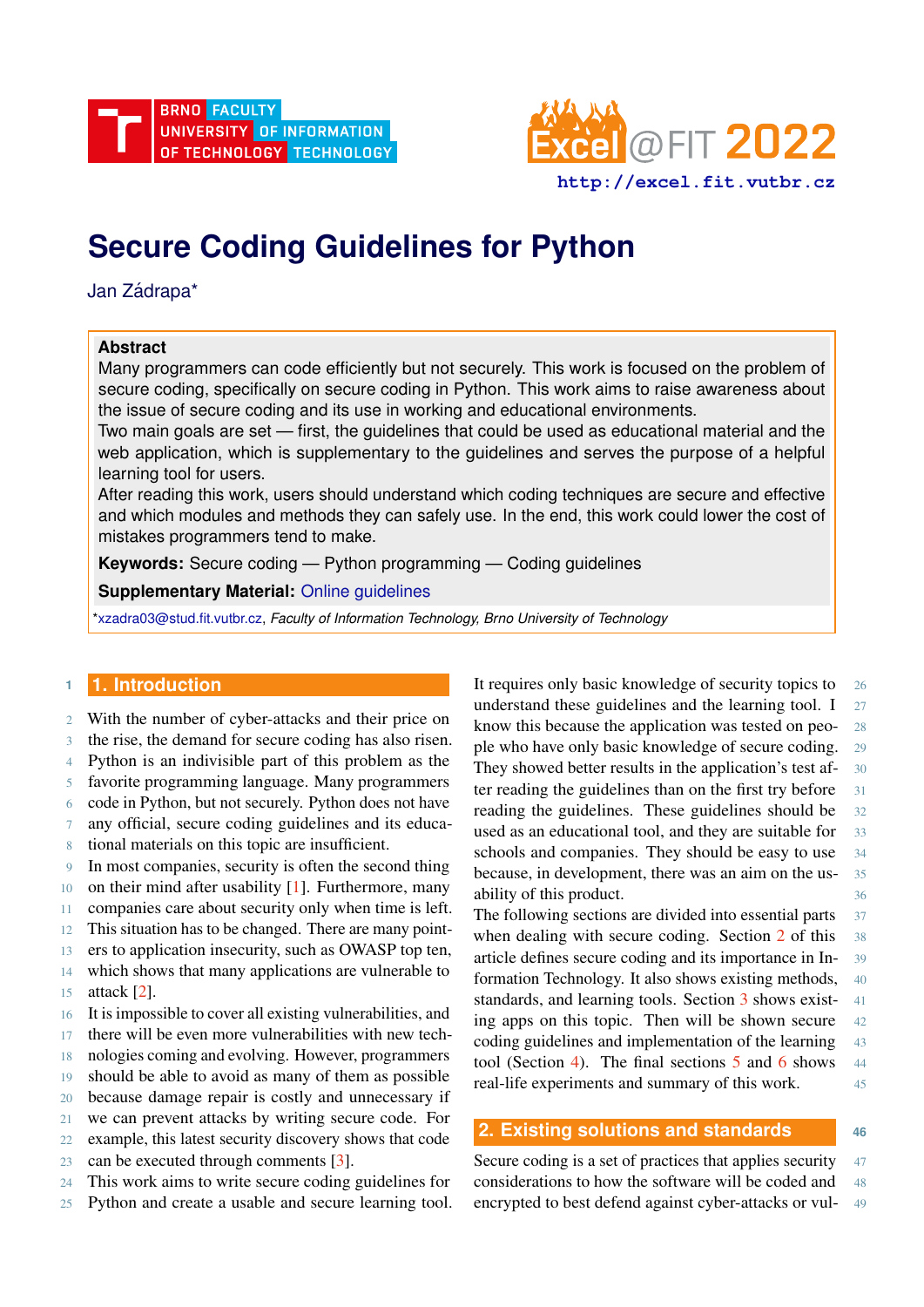50 nerabilities [\[4\]](#page-5-1). Several existing standards and meth-

51 ods can help develop secure software when needed.

52 There are official standards like ISO 27001 [\[5\]](#page-5-2) and

53 NIST 800-160 [\[6\]](#page-5-3), and there are community-based and

54 open like OWASP [\[7\]](#page-5-4) (OWASP Top 10) or CVE [\[8\]](#page-5-5).

55 This section introduces these standards and explaining

56 their importance when developing secure software.

57

## **58 2.1 OWASP**

59 The first significant project dealing with secure cod-60 ing is the Open Web Application Security Project 61 (OWASP). A community-based project founded in

62 2001 by Mark Curphey. His main goal was to raise

63 awareness about security breaches in applications by

- 64 identifying the most critical risks. OWASP is a non-
- 65 profit organization based in the USA [\[7\]](#page-5-4).

66 The main goal of OWASP is to inform developers 67 about the most critical security risks in development.

68 For this purpose, OWASP developed several projects,

69 with the most significant one, the OWASP Top 10 [\[2\]](#page-4-1).

70 The OWASP Top 10 is used as a measurement mainly

71 for web application developers. In 2021 The OWASP

72 Top 10 looks as follows:

- 73 1. Broken Access Control
- 74 2. Cryptographic Failures
- 75 3. Injection
- 76 4. Insecure Design
- 77 5. Security Misconfiguration
- 78 6. Vulnerable and Outdated Components
- 79 7. Identification and Authentication Failures
- 80 8. Software and Data Integrity Failures
- 81 9. Security Logging and Monitoring Failures
- 82 10. Server-Side Request Forgery

 My new coding guidelines for Python include a de- scription of every vulnerability from The OWASP Top 10 and its solution. It is considered very important since the enormous public interest in web applications. 87

## **88 2.2 NIST for cybersecurity**

 NIST develops standards, guidelines, best practices, and others. There are many sections where NIST is cre- ating standards. One of these sections is IT, precisely cybersecurity. Part of NIST is also NICE (National Initiative for Cybersecurity Education). NICE's goal is to educate the public about cybersecurity and train developers. NICE is also aiming at cryptography and cybersecurity measurement [\[9\]](#page-5-6).

### **NIST 800-160 98**

NIST 800-160 is called Systems Security Engineering. 99 The main goal of this standard is to raise awareness 100 about security problems when developing is a system. 101 NIST 800-160 suggests strategies how for accomplish- 102 ing a secure system. It is a standard for developers and 103 management, but it is very comprehensive. It deals 104 with many problems  $[6]$ . 105

## **2.3 CVE 106**

The Common Vulnerabilities and Exposures (CVE) 107 is a list maintained by The Mitre Corporation, and it 108 was launched in September 1999. Since then, almost 109 173 thousand vulnerabilities have been added to this 110 list. Every vulnerability has its CVE ID, publishing 111 date and updates, type, and score. The score sets the 112 severity of the vulnerability, and its scale is 0 to 10, 113 with ten being the most relevant. There is a special list 114 for Python [\[10\]](#page-5-7), which consists of 68 vulnerabilities. 115 Some of them are for older versions of Python, but 116 some vulnerabilities can be exploited even in the latest 117 Python versions. 118

## <span id="page-1-0"></span>**3. Existing tools <sup>119</sup>**

This section is focused on existing tools. Many static 120 analysis tools exist, but they are not educational so 121 they will be skipped. There are a few tools worth 122 mentioning. Every tool is described how it works. Of 123 course, there are many other tools and applications for 124 secure development. However, I wanted to point out 125 these three because they are accessible even without 126 booking demos, and the applications are educational, 127 which is the vital point here. 128

## **3.1 Codebashing 129**

The first tool that is good to point out is called Code- 130 bashing  $[11]$ . Codebashing is a tool developed for developers who want to learn about security problems. 132 Checkmarx developed it. The primary purpose of this 133 tool is to teach secure coding techniques in various 134 languages, including Python (Django). The first two 135 lessons are free. For registration, the user has to have 136 a company email. I tested this tool with BUT student 137 email. There is a quiz question at the end of every 138 lesson focused on lesson fundamentals and then the 139 lesson's summary. I think that the main problem with 140 this tool is the paywall after two lessons. Checkmarx 141 likely aims to Codebashing on enterprise usage, and 142 there is a place for pay applications. This attitude is 143 not suitable for the public educational tool.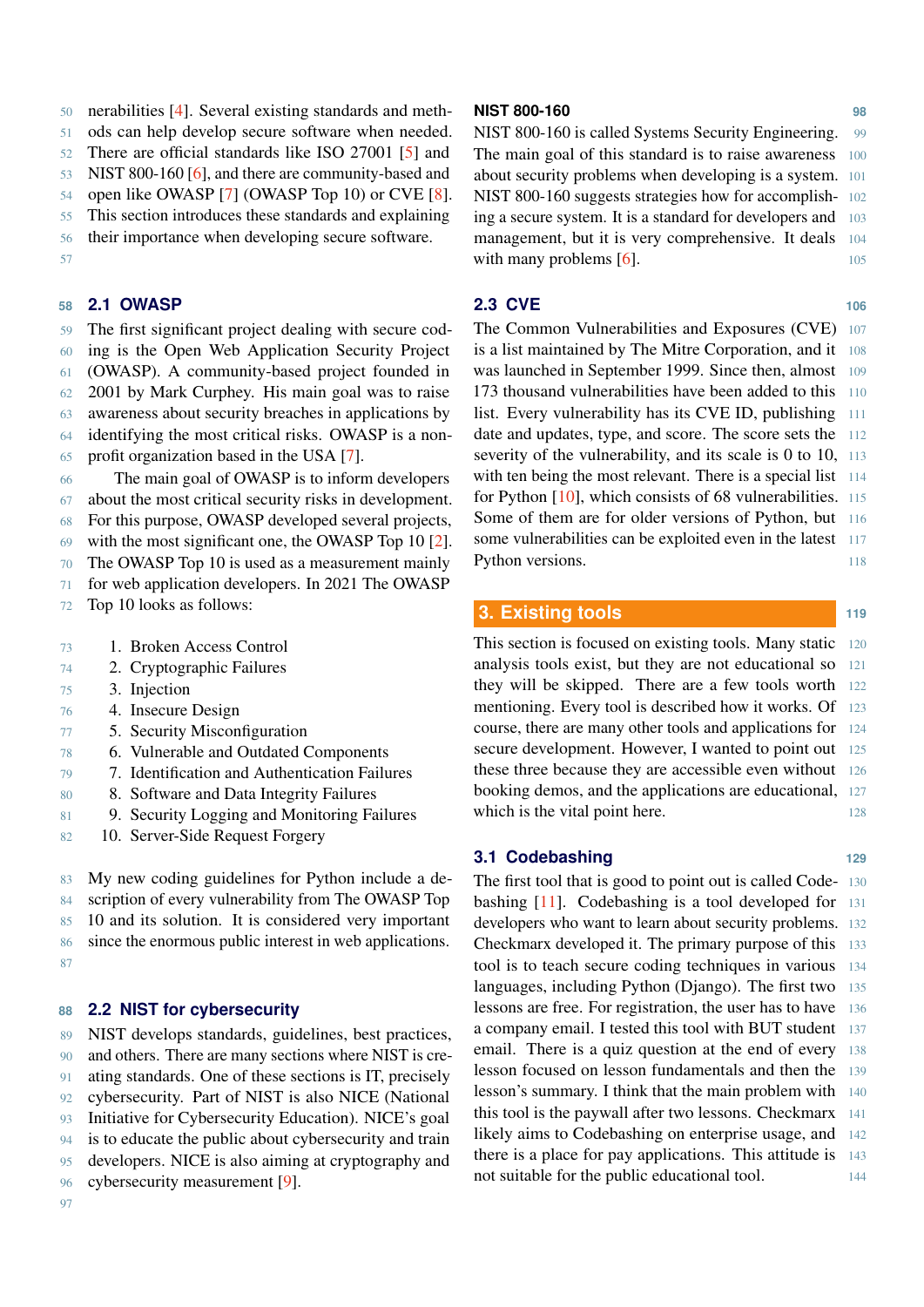### **145 3.2 Secure Code Warrior**

 The second educational tool is called Secure Code 147 Warrior [\[12\]](#page-5-9). The same name company created this tool. This tool is even more interactive than the Code- bashing. There is only a free trial for Python Django, but developers can choose between almost 30 differ-

- 151 ent languages or frameworks. There is Django, Flask,
- 152 basic Python, and Python API for Python.

153 The goal is to repair insecure code. The first task for

154 the user is to find a security flaw in the code. Several

155 parts of the code are marked with warning signs, and

156 his goal is to mark the right one. Then when the cor-

- 157 rect code is marked, the user has to repair the part of
- 158 the code he has just marked. There are four possible
- 159 solutions, and he has to choose the right one. There
- 160 is a theoretical text about the current problem on the
- 161 left side of the screen. Once this is done, the user can
- 162 move to the next part.

#### **163 3.3 Avatao**

164 The difference between Avatao [\[13\]](#page-5-10) and the tools above 165 is that Avatao is only for eight languages. Fortunately,

166 Python is one of them. This tool is like Codebashing,

167 but it contains more explainable text, which should be

168 more educational. The tool aims more on the standard

169 Python than previous tools. The trial lesson was about

- 170 input checking, and I appreciate that such a concern
- 171 could be learned for free.

### **172 3.4 Guidelines for other languages**

 Even if Python does not have official guidelines, some languages already have one. These guidelines can be helpful even when developing in Python. Not in a syn- tactic way, because every programming language has its unique syntax, but the ways of dealing with some problems are more or less the same. For example, Java has guidelines directly on the Oracle website. It is an enormous file that covers many Java problems [\[14\]](#page-5-11). Python developers could want to look into these be- cause both languages are object-oriented, and some problems could have similar solutions. This thesis, Chapter 5, should be used as guidelines for Python.

185

#### **186 3.5 Summary**

 The tools are insufficient. Most of these tools are for web application development. They can help prevent OWASP top 10 vulnerabilities, but they can not teach much about generic Python vulnerabilities such as in- put validation. This work aims to securely teach the user to code web applications and generic Python code. A learning programmer does not know what he will

be coding during his professional life. Python devel- 194 opment is not only about OWASP. Also, most of the 195 tools are only code analysis tools. Programmers should 196 know what to do and how to code securely and then 197 look for analysis tools. 198

199

### <span id="page-2-0"></span>**4. Guidelines and SeCoPy 200**

Guidelines and learning tools are why this work has 201 even originated. Guidelines are formed in the form 202 of a list of vulnerabilities and its solution. It has not 203 covered all of the vulnerabilities because that is not 204 possible. The goal was to pick out the most common 205 and worst vulnerabilities from my view. Guidelines 206 were divided into three parts chosen because basics 207 are essential for every programmer, and especially in 208 Python, there are things that programmers should han- 209 dle. The standard library is the core of Python, and 210 there are countless vulnerabilities there. Finally, since 211 web programming is popular nowadays, it has to be 212 included in its part. 213

The learning tool or SeCoPy (Secure Coding in Python) 214 should be usable and secure. The SeCoPy is vital be- 215 cause guidelines themselves are not enough. For some 216 users, it might be tedious when their only concern is 217 to read the guidelines, and that is all. This learning 218 tool should bring some feedback because users can 219 test their knowledge. 220

The aim is to make a tool and guidelines that are free 221 for public use, contain many examples, and give the 222 user some feedback. These features should be enough 223 to place SeCoPy among other learning applications. 224

#### **4.1 Secure coding guidelines 225**

The primary division of guidelines is into three parts. 226 Each part should be a critical topic of secure coding. 227 The first part is dedicated to the basics. Basics consist 228 of these issues: 229

- Version of Python 230
- Virtual environment 231
- Importing modules 232

These three items are the most important because many 233 vulnerabilities have been already patched in the latest 234 versions. The virtual environment can prevent the 235 spreading of malicious modules or other issues in the 236 project, and the correct module import is crucial. 237 For example, a vulnerability called typosquatting ex- 238 ists, which uses programmers' carelessness when im- 239 porting modules. The one typo could have a massive 240 impact on the project. 241 **import** module 242 **import** modulee 243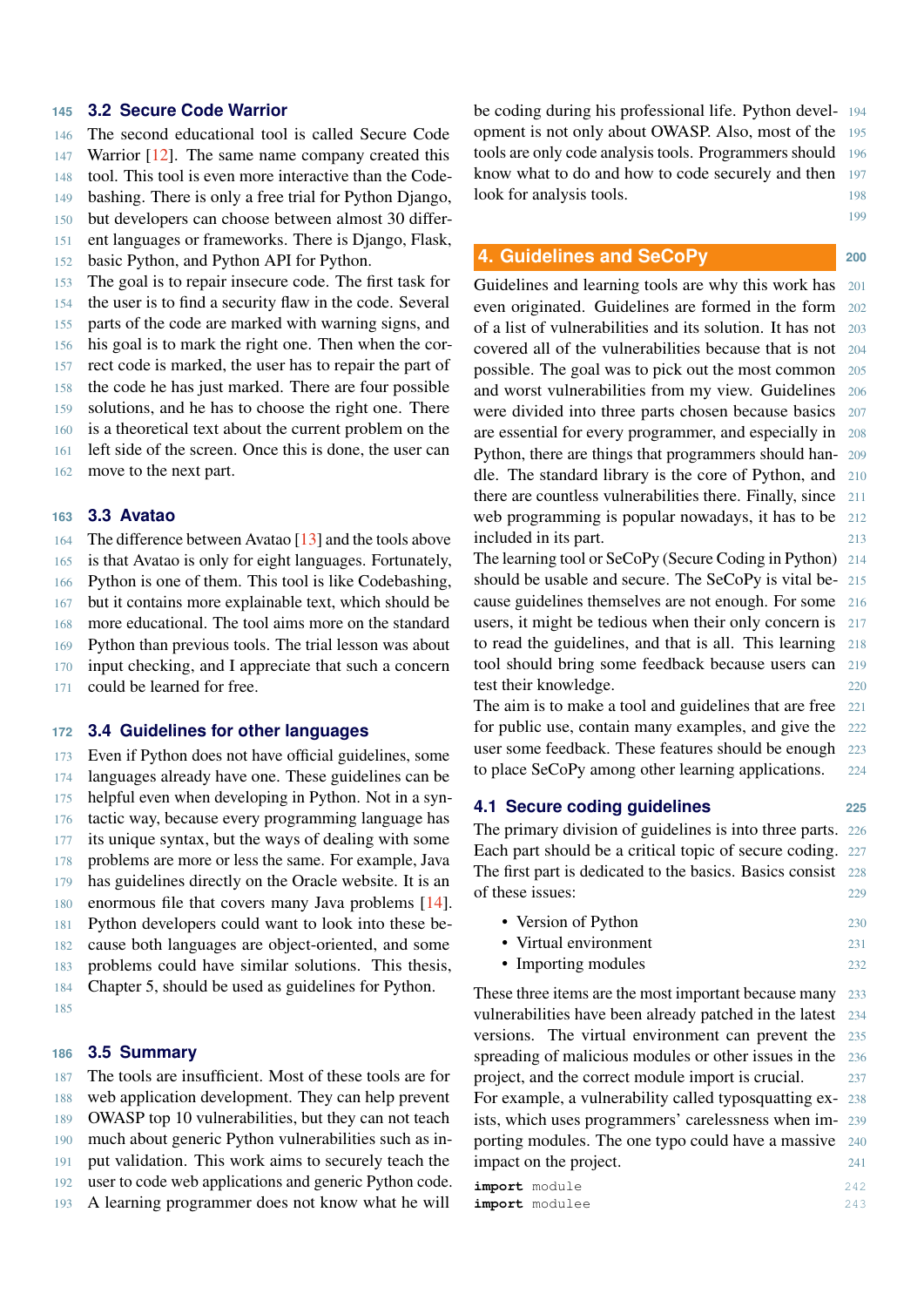The second part of the guidelines is focused on the standard library. Standard library means every module available in the library without downloading through PYPi or other Python module downloader. This part is divided into programming techniques and standard library flaws. The first part consists of:

250 • Input validation

251 • If-else vs. try-except

- 252 And the second part:
- 253 Temporary files
- 254 Pickle module
- 255 Command injection
- 256 Regular expression
- 257 String formatting
- 258 XML
- 259 Random
- 260 Assert
- $261$  Zip files
- 262 Command code execution

 These issues are the most concerning from my point of view. Some are more about good practice, and some are about using the correct methods—for example, the difference between blacklisting and whitelisting Blacklisting is a technique that creates a blacklist with forbidden values. This technique, in most cases, is

269 not effective nor secure because there are almost infi-270 nite inputs that the user can create—on the other hand,

- 271 whitelisting create a whitelist with allowed input val-
- 272 ues. One right condition can help secure the user input
- 273 and is effective. Regular expressions are often used for whitelisting conditions. The last part of the guide-

```
#blacklisting, trying to catch all mistakes
if len(input_test) == 5:if not input_text.isdigit():
        if input_text.startswith("H"):
            if input_text.endswith("o"):
                 #still can print Hallo
                print(input_text)
            else:
                 print("Wrong ending.")
        else:
            print("Wrong beginning.")
    else:
        print<sup>("Error, includes digits.")</sup>
else:
    print("Wrong_length.")
```
#### **Figure 1.** Bad practise using blacklisting.

274 lines is focused on web programming. The main focus is on OWASP top 10 2021. In this list, there are the most concerning things about web programming. In all cases, the problem itself and the solution proposal

```
import re
#whitelisting with regex
if re.search("ˆHello$", input_text):
    print(argv[1])
else:
   print("Wrong input.")
```
**Figure 2.** Good practice using whitelisting with regex.

are explained. 279

#### **4.2 SeCoPy - The learning tool 281**

280

The second practical part of this work is developing 282 a learning tool for users. This tool should be usable 283 and also secure. The tool has been called SeCoPy, 284 which means Secure Coding in Python. SeCoPy is de- 285 veloped in Django, a framework for web applications 286 for Python. Front-end was created with the help of 287 Bootstrap for better and faster results. The aim is on 288 quantity because many applications are focused on one 289 topic. 290

While designing the app, it was necessary to clarify 291 how the workflow would look. The primary use cases 292 would be: wanting to learn, taking the test, and look- 293 ing at the examples. It was more comfortable to de- 294 termine the workflow with these use cases defined. 295 There should be an isolated theoretical part where the 296 user learns vulnerabilities and standards because some 297 users could want only to learn. If not after learning, 298 the user should continue on the test, where every chap- 299 ter of guidelines should be included because the test 300 has to cover every chapter guidelines. It should also 301 have practical questions with code since the goal is to 302 teach the user the best it can, and practical questions 303 are made for this purpose. Many examples included 304 in this application would be friendly for the user if he 305 could download and try the examples himself. These 306 are the main thoughts before the development itself. 307 The learning phase is about guidelines and theory. The 308 main goal of this part is to teach users about secure 309 coding and already existing methods and, most im- 310 portantly, to show the guidelines. The guidelines are 311 understandable for the user and include many exam- 312 ples. 313

The second part of SeCoPy is a test consisting of 314 twenty questions now. There are five questions on 315 every topic because of the consistency. One of the 316 questions is shown in Figure [3.](#page-4-4) The user should test 317 his knowledge on every chapter equally. Every ques- 318 tion has five different answers with one answer right. 319 It includes the answer "I do not know" because of 320 an implementation problem with radio selection in 321 JavaScript. Every time the submit button is clicked, 322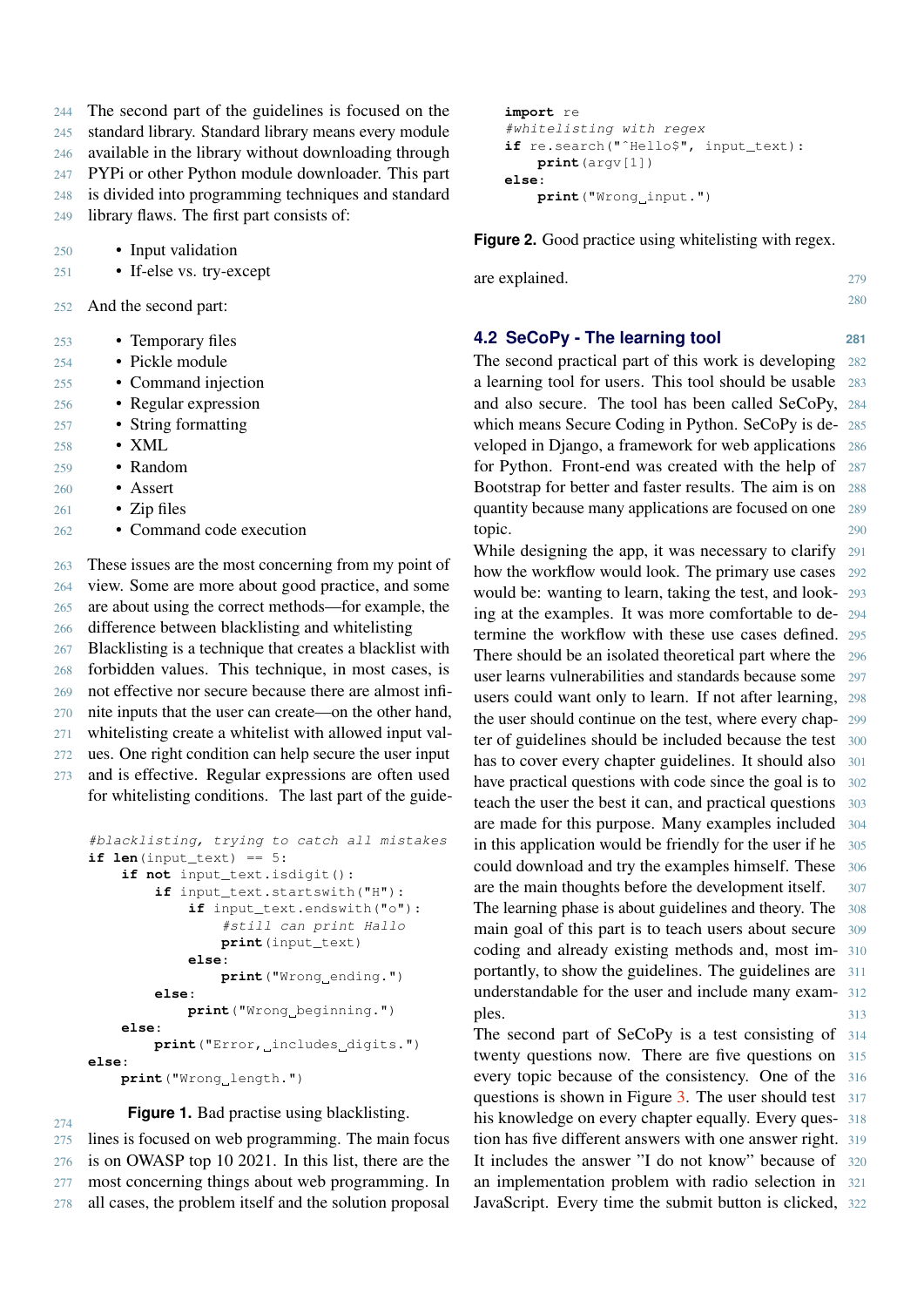- 323 one answer must be filled in for desired functionality.
- 324 After submission, the number of correct answers ap-
- 325 pears below the button, and the user chooses between
- 326 retaking the test and showing the correct answers.

The last section is used as a data store for examples

<span id="page-4-4"></span>

| Question 1: What is the recommended Python version?                                                                       |                |
|---------------------------------------------------------------------------------------------------------------------------|----------------|
| The latest stable<br>◉                                                                                                    | $\bigcirc$ 2.7 |
| $\bigcirc$ 3.0                                                                                                            | $\bigcirc$ 3.8 |
| $\bigcap$ I do not know                                                                                                   |                |
|                                                                                                                           |                |
| It is always the latest stable version, because many vulnerabilities have been already patched in the latest<br>releases. |                |

#### 327

**Figure 3.** The look of the question.

328 used in guidelines. Several Python scripts are shown in

 the guidelines that users can download and test them- selves. The SeCoPy is hosted with free hosting on  $331$  Heroku at the moment <sup>1</sup>. On this website, users can try the application or read the guidelines. This application aims to educate users for free and not only about one topic. There are instructions on what users can do in

335 the application on the home page.

#### <span id="page-4-2"></span>**<sup>336</sup> 5. Experiments**

 When testing the guidelines, some experiments were done. Some of them are already in the SeCoPy app, but others are in the making. Another web application was made to test SQL injection [\[15\]](#page-5-12), which will also be available for users as a playground. In this applica- tion, the user could see what SQL query is executed and with the user database also sees what users are picked. Several malicious inputs could lead to unex- pected results. Users can see them in help which is placed on the bottom part of the app.

 The second experiment worth mentioning is executing a command from comment [\[3\]](#page-5-0). This vulnerability is relatively new, and it allows adding executable key- words, such as return and so on, to comments. Pre- cisely to multi-line comments in Python. Here is an example of a malicious comment [4.](#page-4-6) The problem is that the editor (user) sees the code differently than the interpreter. This flaw can be a concern when download- ing an open-source application, where one comment is not noticeable because of the number of lines of code. The RLI character stands for Right-to-Left-Isolation or U+2067, which is invisible and converts the reading order. Changes have been made in Visual Studio Code or GitHub, where users can see these hidden characters now, but this does not apply to all source codes on the internet.

<span id="page-4-6"></span>'''If it is user in database then login and **return;**'''

'''If it is user in database then login and RLI''';**return**

**Figure 4.** What user sees vs. what interpreter sees.

#### **6. Conclusions 1999 1999 1999 1999 1999 1999**

This work explained the need for secure coding and the 364 existing solutions and materials. The most important 365 is the implementation of the new educational tool SeC- 366 oPy and new guidelines for coding in Python, which 367 should ensure that programmers will have learning ma- 368 terials. 369

This work should emphasise the importance of secure 370 coding, and programmers should be cautious. There 371 are too many vulnerabilities, even in Python, which, as 372 the work suggests, does not have the most significant 373 security concerns as C language. There are no official 374 Python guidelines, and Python developers should con- 375 sider writing them. This work is only the fundamental 376 contribution to what could be massive official guide- 377 lines just as good as Java has. I hope that somebody 378 recognizes the potential and starts working on the first 379 official Python guidelines. It is not likely that I will 380 continue on this project after graduating because it is 381 too much on one person. 382

Developers should use SeCoPy to code more securely. 383 Students should use SeCoPy for getting knowledge 384 about secure coding. My work is the foundation of 385 what could be the official, secure coding guidelines 386 for Python, as I mentioned in the paragraph above. 387 This work is written when Python 3.10.0 was the latest 388 stable release. It is crucial to keep up even these guide- 389 lines up to date. Everyone reading this work should 390 take the final thought: The programming will never be 391 secure. 392

#### **Acknowledgements <sup>393</sup>**

I would like to thank my supervisor, Mgr. Kamil Ma- 394 linka, Ph.D. for his support, advice, and helpful points 395 while working on this project.

#### **References <sup>397</sup>**

- <span id="page-4-0"></span>[1] Monique Magalhaes. Security vs. usability: Does 398 there have to be a compromise? blogpost 399 (english), Dec 2018. [https://techgenix.](https://techgenix.com/security-vs-usability/) <sup>400</sup> [com/security-vs-usability/](https://techgenix.com/security-vs-usability/). <sup>401</sup>
- <span id="page-4-1"></span>[2] Inc. OWASP Foundation. OWASP Top Ten. 402 blogpost (english), Mar 2022. [https://](https://owasp.org/www-project-top-ten/) 403 [owasp.org/www-project-top-ten/](https://owasp.org/www-project-top-ten/). <sup>404</sup>

<span id="page-4-5"></span><span id="page-4-3"></span><sup>1</sup>URL: <https://secopy.herokuapp.com/>